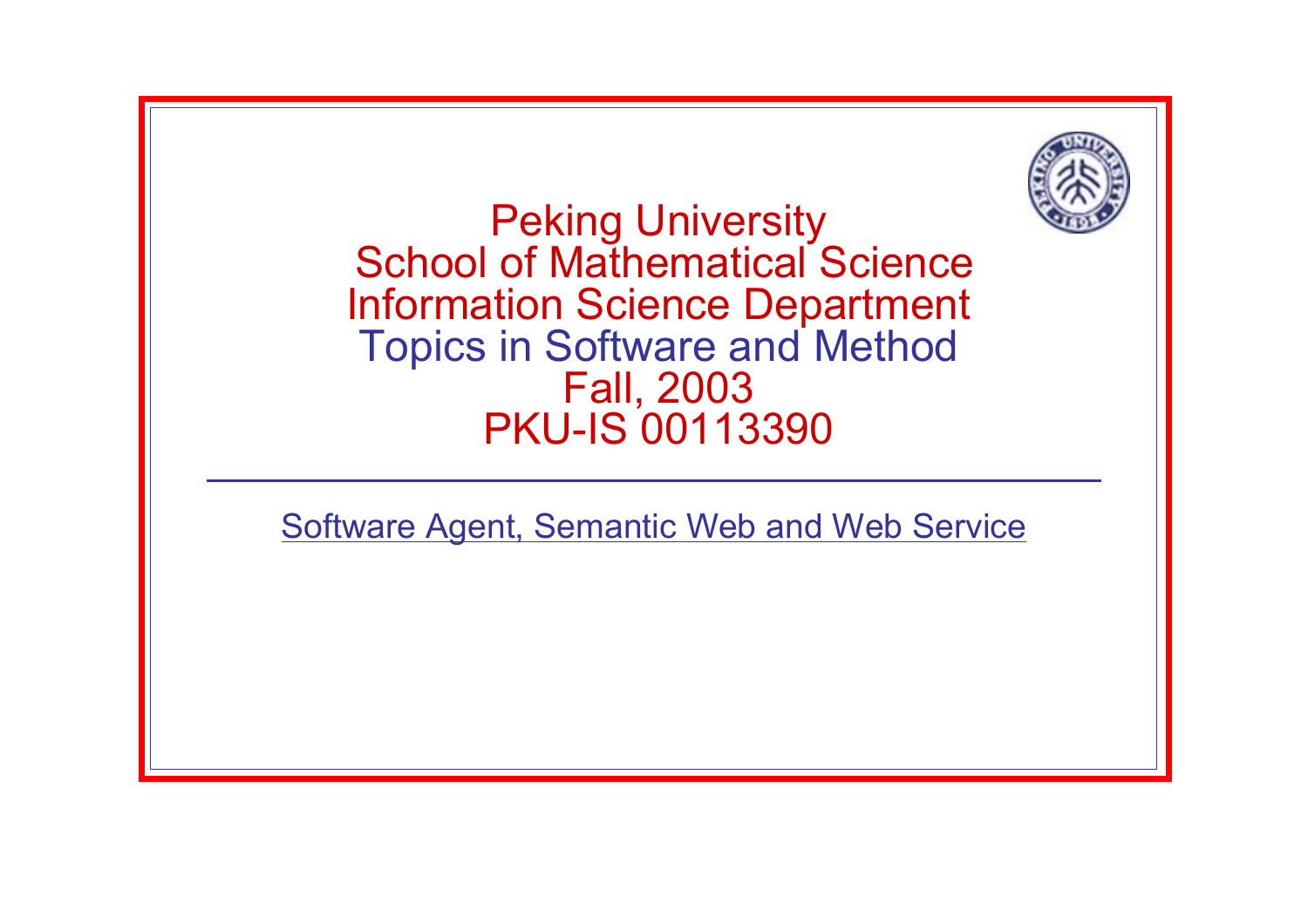

## Course Information

#### **Instructor: Professor Lin Zuoquan**

- Information Science Department, Peking University
- lz@is.pku.edu.cn
- http://www.is.pku.edu.cn/~lz/
- Office of Science Buld. 14104E

#### ■ TA: Zhang Qi (Doctorate Candidate)

- zq@is.pku.edu.cn
- L. http://pub.is.pku.edu.cn/~zq/ (TA page)

#### ■ Course Web Page

- http://www.is.pku.edu.cn/~lz/teaching/stm/saswws.html
- × The page is subject to change and update as the course progresses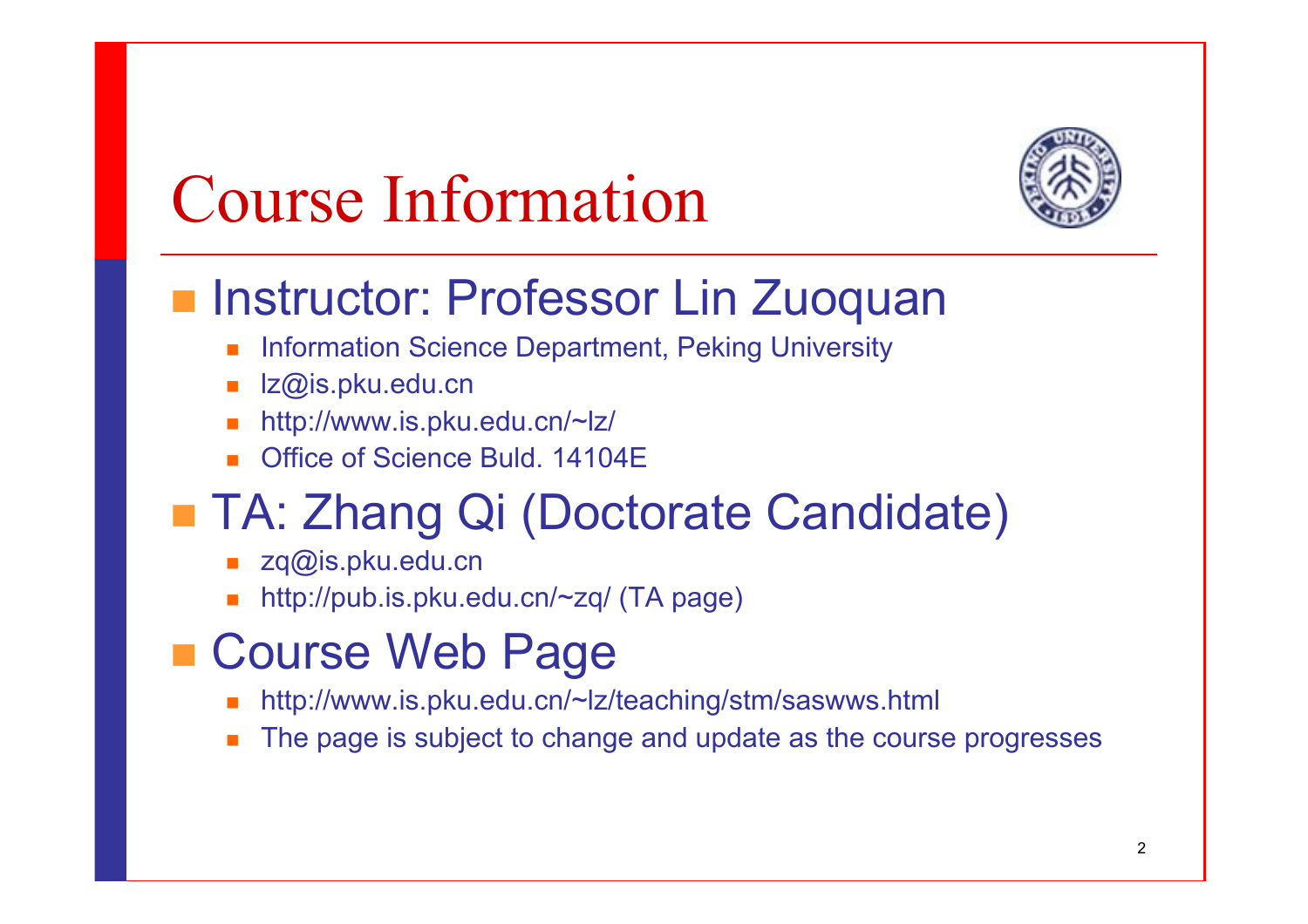

# Course Organization

- Course materials
	- instructor's presentation materials
	- П required reading references
	- web-based materials
	- no textbook
- Active class participation, and some seminar style presentations
- Students' seminar style presentations and discussion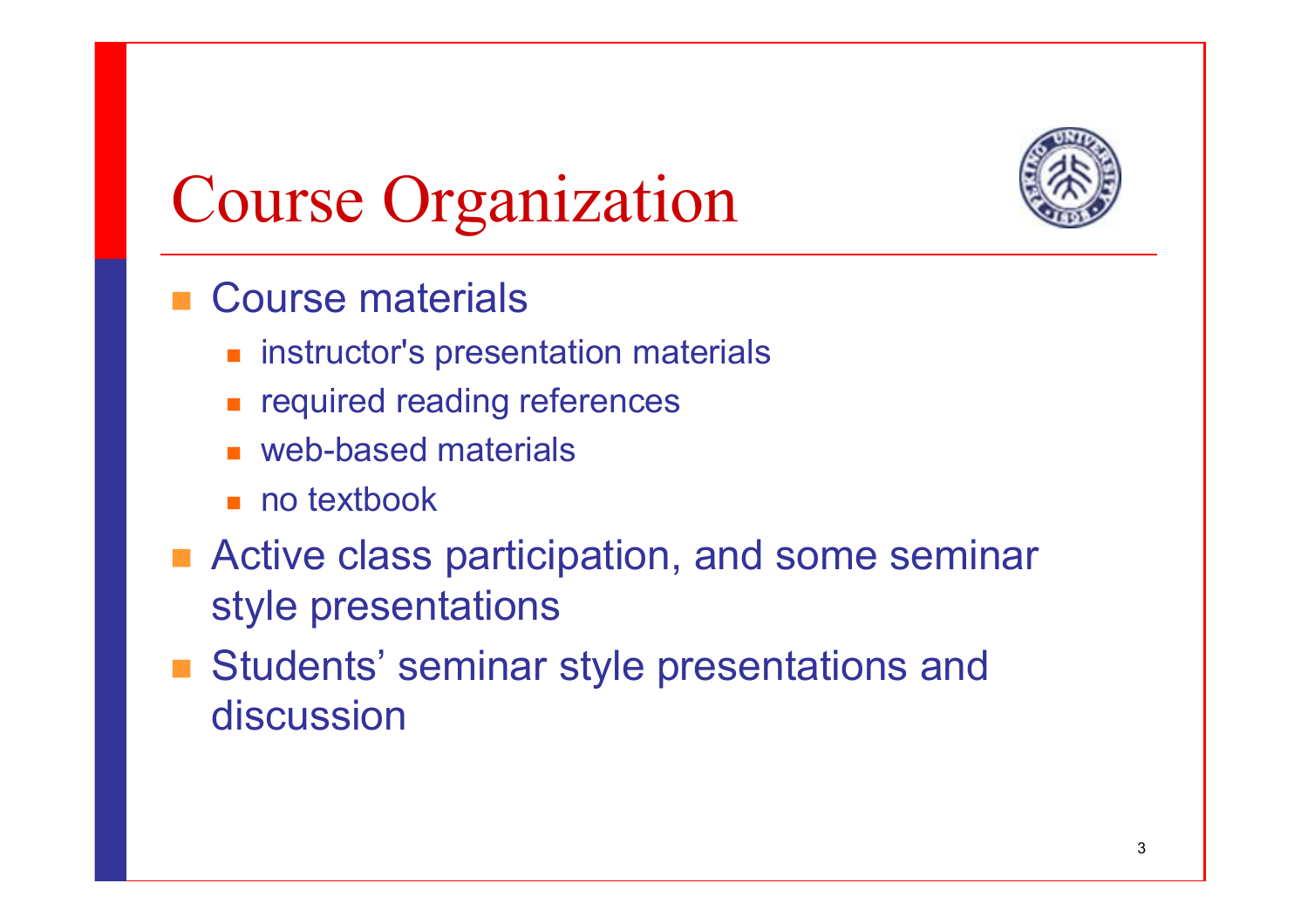

# Course Projects

#### **Projects**

- a final project
- П a workshop level publication (or technical report)
- $\blacksquare$  explore a substantial topic and show its validity with an implementation
- no group projects
- Propose your own project or select from a list of suggested projects (start thinking now)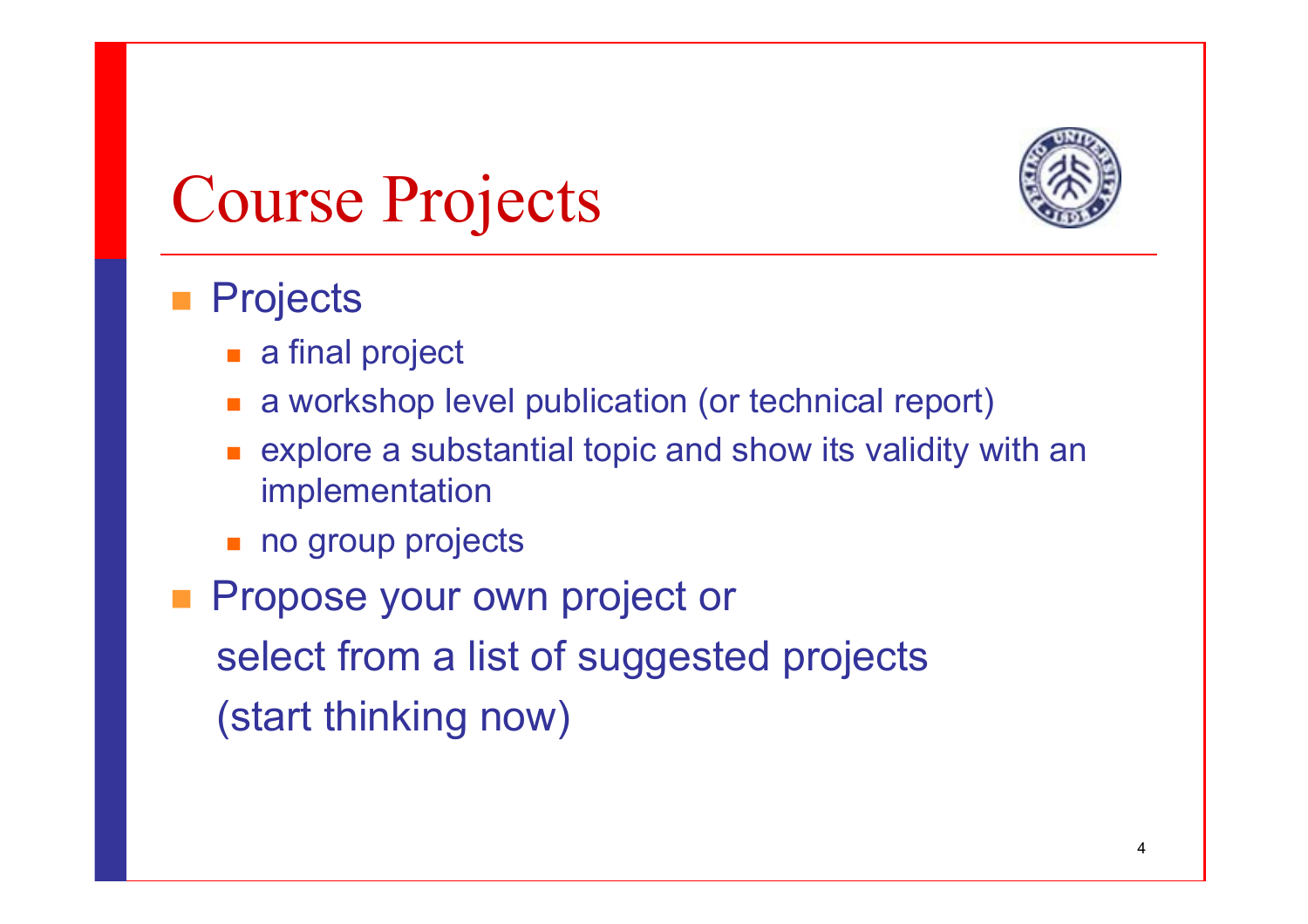

## Course Policy

- No late submission is accepted
- **E** Grading Policies
	- Homework presentations 50 %
	- Course project & article 50 %
	- **No mid-term examination**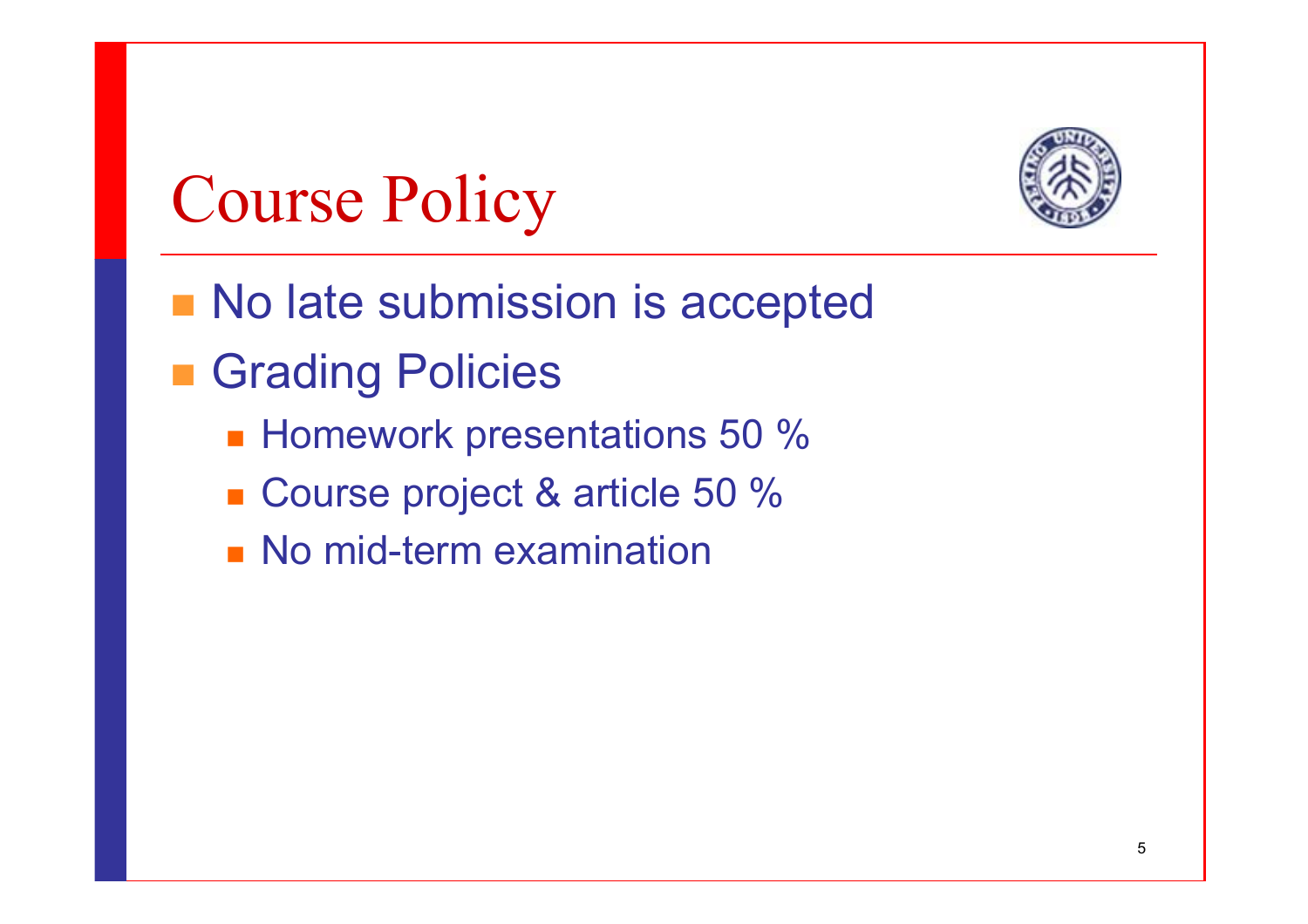

## Course Content

- **PART I INTRODUCTION**  PART II SOFTWARE AGENT PART III SEMANTIC WEB
- **PART IV WEB SERVICE**
- **PART V PRATICE**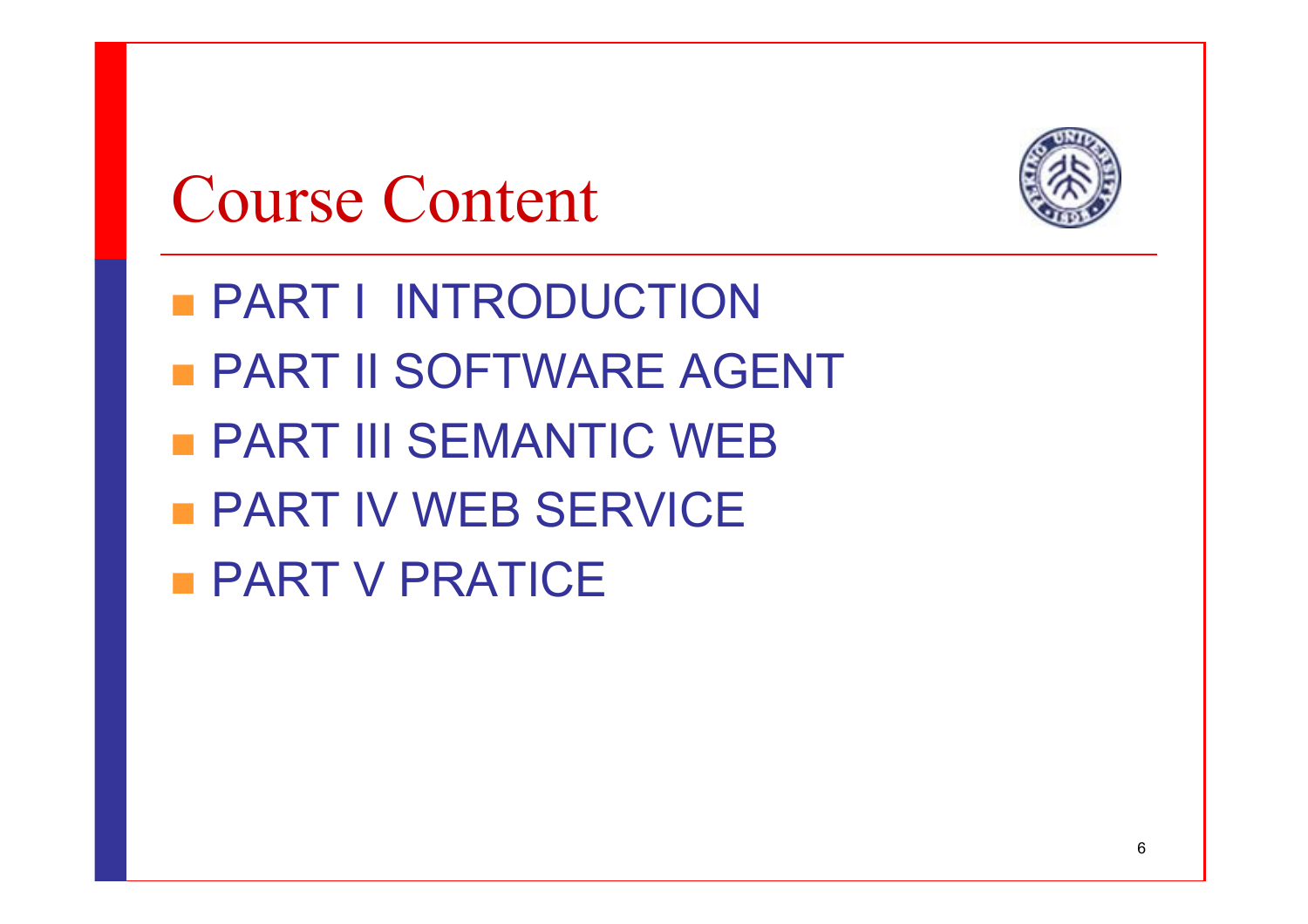



**Lecture-per-week-per as scheduled** ■ See the course web page in detail